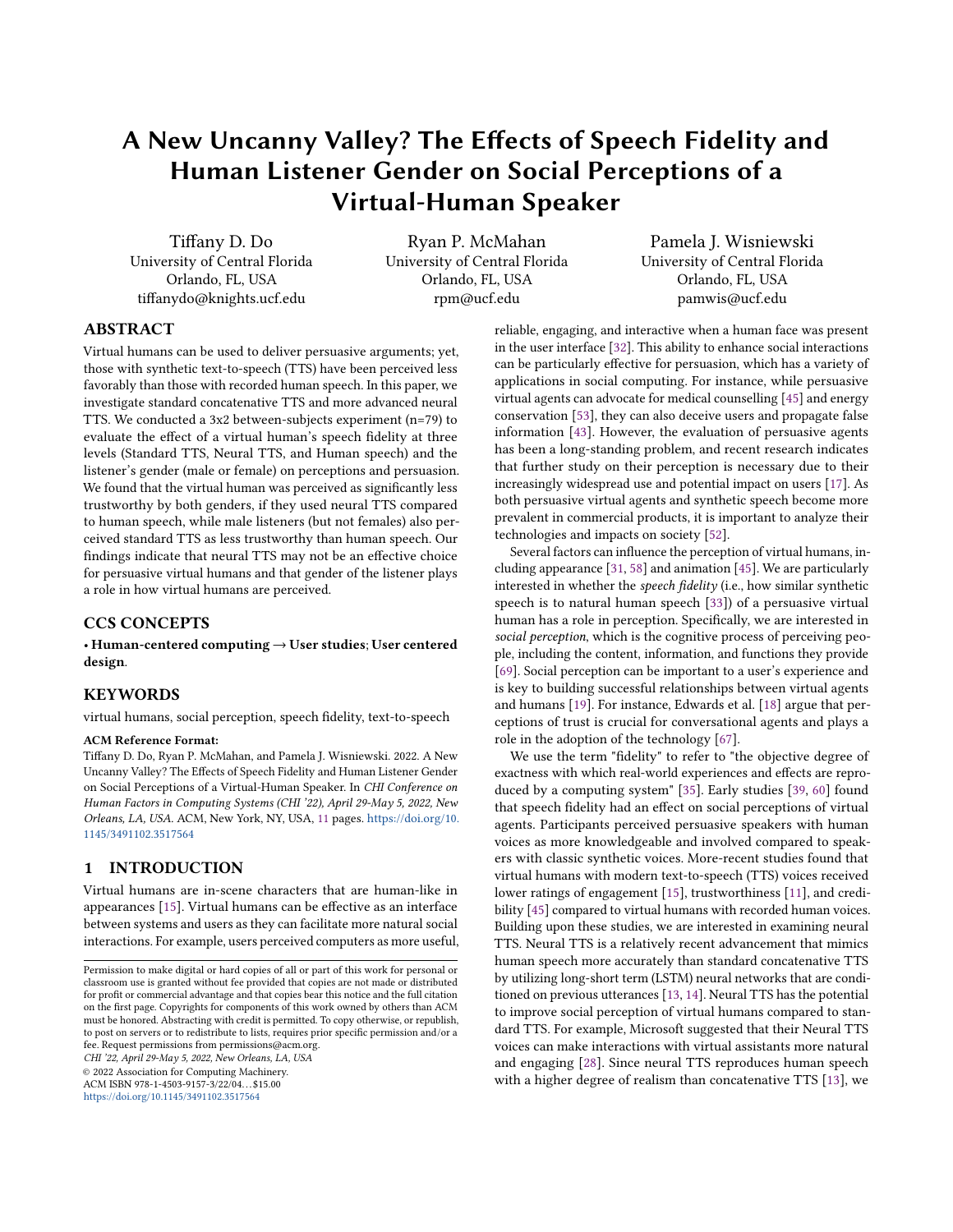consider it as a higher fdelity option for speech synthesis. However, it is important to consider whether improved fdelity has an efect on social perceptions. In a 2019 review on the state of speech in human-computing interaction (HCI), Clark et al. [\[12\]](#page-8-15) noted that is necessary to investigate newer technologies, including neural TTS, to determine the extent to which earlier research can be applied to current interactions.

We also examine the efects of the listener's gender as recent work indicates that it may have an effect on perception of a persuasive agent [\[30\]](#page-8-16). Although early work found that there was no interaction between listener gender and speech fdelity [\[39\]](#page-8-10), it is important to determine if older speech research applies to newer speech technologies [\[12,](#page-8-15) [56\]](#page-9-6). Furthermore, recent research indicates that the gender of a user can infuence perceptions such as engagement, acceptance, and trust in technologies, but has been in-sufficiently studied [\[48\]](#page-9-7). Hence, we decided to investigate whether listener gender has any signifcant interactions with the speech fdelity of persuasive virtual humans. Through this research, we answer the following research questions regarding the speech of virtual humans:

- RQ1: How does higher fdelity TTS afect social perceptions of a persuasive virtual human speaker?
- RQ2: Does the listener's gender interact with speech fdelity to afect social perceptions of a persuasive virtual human speaker?

In order to investigate these questions, we conducted a 3 x 2 between-subjects experiment. We compared a modern concatenative TTS voice (Standard TTS), a neural version of the same synthetic voice (Neural TTS), and a recorded human voice (Human speech). This paper makes two primary contributions:

- (1) We show that higher fdelity TTS does not improve perceptions of a persuasive virtual human, and may even negatively afect perceptions across listener genders. We hypothesize that this may be due to the "uncanny valley" effect [\[38\]](#page-8-17).
- (2) We show that listener gender interacts with speech fdelity, which did not occur with older TTS. Male listeners rated both synthetic speech conditions as signifcantly less trustworthy than the human speech condition, while female listeners had no signifcant diferences across all speech conditions.

# 2 RELATED WORK

#### 2.1 Interacting with Persuasive Agents

The ability to change a listener's attitude (i.e., persuasion) can be a powerful efect in human-centered computing. Fogg [\[20\]](#page-8-18) discussed the uses of persuasive computing and described how persuasive technology can be leveraged across multiple domains. For example, previous research has found that a persuasive virtual human has potential in medical applications [\[2,](#page-7-0) [45\]](#page-8-2) and environmental applications [\[53\]](#page-9-0). Petty and Cacioppo's model of persuasion [\[47\]](#page-9-8) has been particularly infuential on theories of social infuence [\[65\]](#page-9-9) and has been used in many persuasive studies (c.f., [\[55,](#page-9-10) [61,](#page-9-11) [68\]](#page-9-12)). Petty and Cacioppo described the path to persuasion as the thoughtful consideration of arguments central to the issue. Dubiel et al. [\[17\]](#page-8-4) note that the study of persuasive agents has been a long-standing problem, and has mostly focused on text rather than speech. However, they

argue that more research is necessary on the use of synthetic voices in persuasive agents due to their increasingly widespread use.

We focus on embodied virtual agents due to their potential to enhance social interactions and perceptions and increasingly widespread use [\[62\]](#page-9-13). Roubroeks et al. [\[53\]](#page-9-0) found that a persuasive virtual agent's social agency (i.e., social presence) increases psychological reactance. Prior work found that the visual presence of human-like faces and animated agents elicit stronger social responses from users and guide social perceptions [\[10,](#page-8-19) [62\]](#page-9-13). Social perceptions, such as perceptions of trust and credibility, can be important for persuasive applications in particular. For example, although users can be persuaded by the logic of an argument, they may have unfavorable perceptions towards the message [\[39\]](#page-8-10) or the speaker [\[60\]](#page-9-5). These social perceptions can infuence a user's experience. Edwards and Sanoubari [\[18\]](#page-8-8) note that trust is especially important for persuasive conversational agents, and ultimately plays a role in the adoption or extinction of the technology [\[67\]](#page-9-4). Additionally, social perceptions can enhance general experiences. For instance, a more positive social perception of a virtual counsellor's intimacy can enhance patient outcomes [\[49\]](#page-9-14).

Persuasive virtual humans can be afected by diferent design factors such as appearance [\[31,](#page-8-5) [58,](#page-9-2) [72\]](#page-9-15), gender [\[71\]](#page-9-16), and behavior. For instance, multiple studies have indicated that the attractiveness of a virtual human can afect persuasion [\[31,](#page-8-5) [58\]](#page-9-2). Additionally, Guadagno et al. [\[22\]](#page-8-20) noted that virtual humans with high behavioral realism (i.e., natural animations) were more infuential than those with low behavioral realism. Parmar et al. [\[45\]](#page-8-2) found that too much animation may be distracting from a persuasive message. We build upon these prior works by replicating their robust methodological designs to study social perceptions in the context of persuasive virtual humans. We extend beyond these works by examining the infuence of speech fdelity, as discussed in the next section.

## 2.2 Virtual Humans and Speech Fidelity

Speech quality is an important aspect when designing persuasive virtual humans. For example, a virtual human's speech quality can have implications on social perceptions of the speaker. Studies investigating the efects of speech fdelity on social perceptions have shown mixed results. Early studies [\[21,](#page-8-21) [42\]](#page-8-22) indicated that users disliked inconsistencies between face and voice (e.g., users disliked a virtual avatar with a human voice or a human with a synthetic voice). On the other hand, a more recent study by Cabral et al. [\[9\]](#page-8-23) revealed that participants considered both a synthetic voice and human voice to be consistent with a virtual character. In early studies using early synthetic voice engines, Mullennix et al. [\[39\]](#page-8-10) and Stern et al. [\[60\]](#page-9-5) found that speech fdelity did not have a signifcant efect on persuasion or perceptions of an argument. However, both studies found that speech fidelity had a significant effect on perceptions of the speaker, where speakers with human voices were perceived more favorably (e.g., knowledgeable, truthful, involved) than speakers with synthetic voices. TTS technology has considerably improved in the last few decades since these seminal studies were conducted. Our work builds upon Mullennix et al.'s [\[39\]](#page-8-10) and Stern et al.'s [\[60\]](#page-9-5) early work, which compared early concatenative synthetic speech and human speech. A notable diference, however,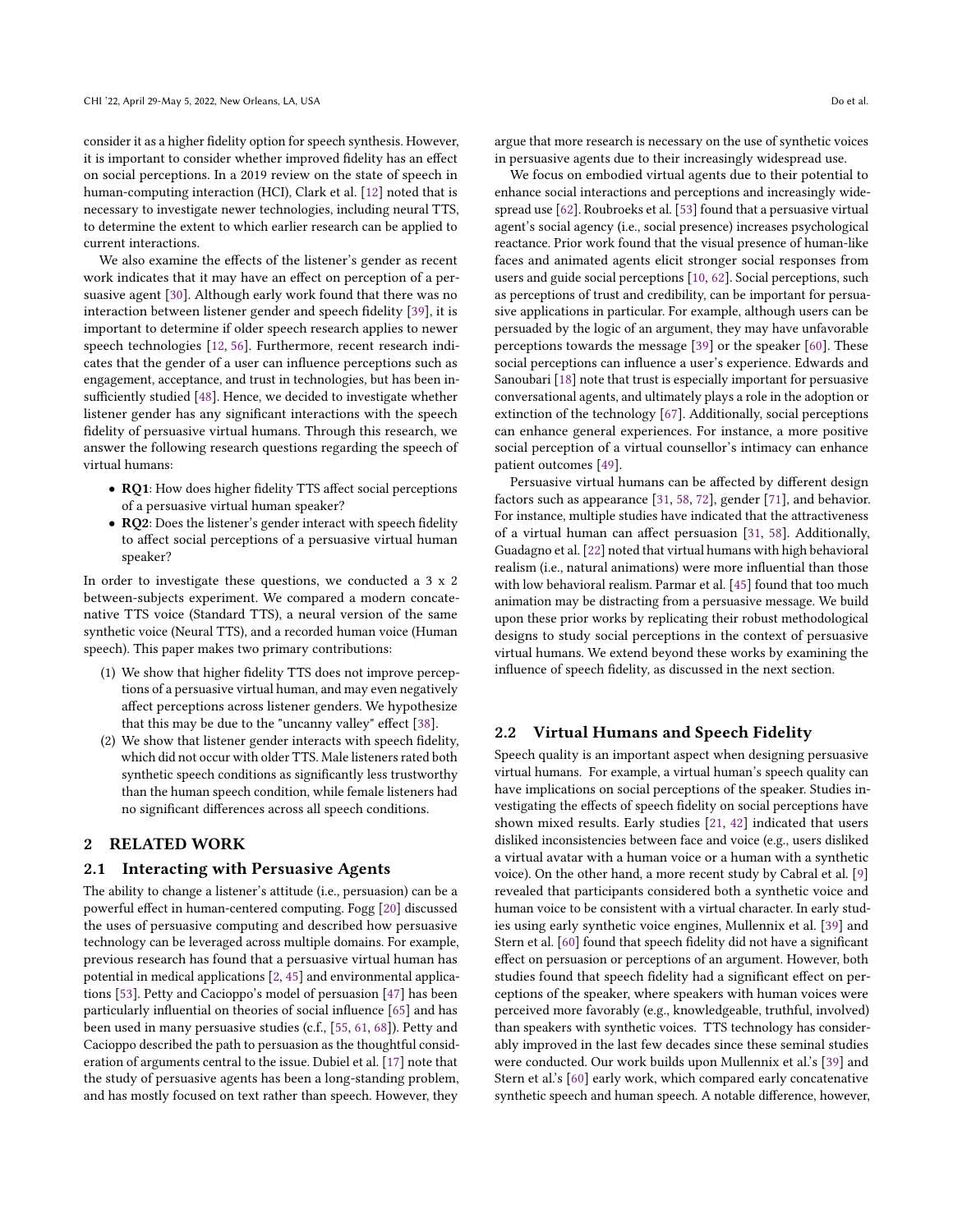is that we compare modern concatenative speech technology as well as state-of-the-art in neural TTS.

Recent studies have investigated the perception of virtual humans with modern TTS voice engines. For instance, Craig and Schroeder's [\[15\]](#page-8-0) suggested that the negative effect of synthetic speech in educational virtual humans may need to be re-evaluated due to improvements in software. Chiou et al. However, [\[11\]](#page-8-11) found that even modern concatenative TTS negatively afected trust and other perceptions of an educational virtual human. Similarly, Parmar et al. [\[45\]](#page-8-2) investigated the role of a persuasive virtual human's speech using a modern TTS voice engine. Although they found no diference in attitude change (i.e., persuasion), they found that there was a signifcant main efect of voice for social perceptions such as trust, general satisfaction, and ratings of credibility. Much like these studies, we also compared a modern synthetic voice to a human voice. However, unlike these studies, we also evaluated neural synthetic TTS, in addition to standard concatenative TTS.

There are several reasons why virtual humans with synthetic speech may be perceived less positively than those with human speech. For example, Ardnt et al. [\[5\]](#page-8-24) found that low-quality TTS causes higher mental load compared to high-quality TTS and suggested that synthetic speech quality may afect listening comprehension. Additionally, although current commercial TTS models (e.g., Azure, Cerence) can emulate speaking styles (i.e., neutral, newscaster), they are unable to synthesize high-fdelity emotion or prosody [\[8\]](#page-8-25), which can cause participants to feel uneasy. For example, Abdulrahman et al. [\[1\]](#page-7-1) found that a virtual human with TTS was perceived as more eerie than one with human speech. Furthermore, there may be infuences of popular culture, such as flms and television shows. Humphry and Chesher [\[29\]](#page-8-26) argue that the portrayal of characters with "robotic" voices in popular culture may have caused people to perceive artifcial voices as "dangerous" or "menacing".

# 2.3 Gender Efects of the Listener and Agent

While early research found that both the gender of a persuasive agent and the listener signifcantly afected perceptions [\[39,](#page-8-10) [68\]](#page-9-12), recent research argues that gender stereotypes of virtual agents and synthetic voices are no longer as efective as previously assumed [\[41,](#page-8-27) [50\]](#page-9-17). Furthermore, more recent research indicates that while a persuasive virtual agent's gender has no signifcant efects on persuasion or perception, the gender of the listener afects perceptions of the persuasive agent [\[30\]](#page-8-16). Thus, we were motivated to investigate listener gender to determine if it interacts with higher fdelity speech technologies. Although Mullennix et al. [\[39\]](#page-8-10) did not fnd any interaction efects between speech fdelity (human or synthetic) and listener gender, they investigated speech engines developed in the 1990s, and early results may not apply to current interactions with improved speech technology [\[52\]](#page-9-1).

# 2.4 Neural Text to Speech

Neural TTS has recently gained attention as a method of creating realistic sounding synthetic voices in contrast with standard concatenative synthetic voices. Coto-Jimenez and Goddard-Close [\[14\]](#page-8-13) noted that using deep neural networks as a postfltering step can create models that more accurately mimic human voices. In 2017, Arik et al. [\[4\]](#page-7-2) released a breakthrough system that utilized deep neural networks to create real-time neural TTS. Although standard concatenative TTS voices have been commercially available for several decades, Microsoft only released their commercially available neural TTS voices in 2018 [\[28\]](#page-8-14), while Amazon introduced neural TTS voices in AWS Polly in 2019 [\[57\]](#page-9-18). Neural TTS has the potential to improve user experience. For example, Microsoft claimed that their neural TTS voices reduce listening fatigue and sound more realistic than standard synthetic voices. Additionally, they suggested that neural TTS can make interactions with virtual assistants more natural and engaging [\[28\]](#page-8-14).

The perception of neural TTS has seen recent interest in research. Cohn and Zellou [\[13\]](#page-8-12) compared neural TTS voices to standard concatenative TTS voices. They found that the TTS voices were perceived as more human-like, natural, and familiar than standard TTS. These results reveal that neural TTS is perceived as closer to human speech than standard TTS and provide compelling reasons to further investigate the perception of neural TTS. We are particularly interested in the use of neural TTS in virtual humans to determine if it can improve social perceptions of virtual humans with synthetic speech. We build upon this work by using the same TTS voices that Cohn and Zellou investigated within the context of persuasive virtual humans. Since previous work has shown that higher fdelity speech causes a virtual human to be perceived more favorably than lower fdelity speech, we were motivated to investigate neural TTS as a higher fdelity TTS option.

# 3 METHODS

We conducted a 3 x 2 between-subjects experiment to evaluate the efects of a female virtual human's speech fdelity at three levels (Standard TTS, Neural TTS, and Human speech) and the human listener's gender at two levels (male or female) on persuasion and perception of the speaker, message, argument, and voice. We had one participant who self-identifed as non-binary; therefore, we we did not have enough power to include this person in our statistical analyses regarding gender diferences but followed best practices of presenting disaggregate data by gender (i.e., descriptive statistics) [\[63\]](#page-9-19) and to be inclusive of all genders [\[59\]](#page-9-20). We intended to replicate the methods of previous experiments that focused on persuasion [\[39,](#page-8-10) [60,](#page-9-5) [68\]](#page-9-12) by using the same source material for our stimulus argument, questionnaires to measure persuasion and social perception ratings, and methodologies for analysis. Our study was conducted between-subjects since we are investigating persuasive agents using the same argument. Each participant listens to the argument once and then provides opinions on their attitude towards the topic and the speaker.

# 3.1 Research Hypotheses

We proposed the following hypotheses regarding the speech of a female virtual human:

• H1 (Social Perceptions of the Speaker): The Neural TTS condition will have more favorable ratings of the speaker(i.e., competence, trustworthiness, and assertiveness) than the Standard TTS condition, considering prior results indicating that Neural TTS voices are perceived as more human-like, natural, and familiar [\[13\]](#page-8-12).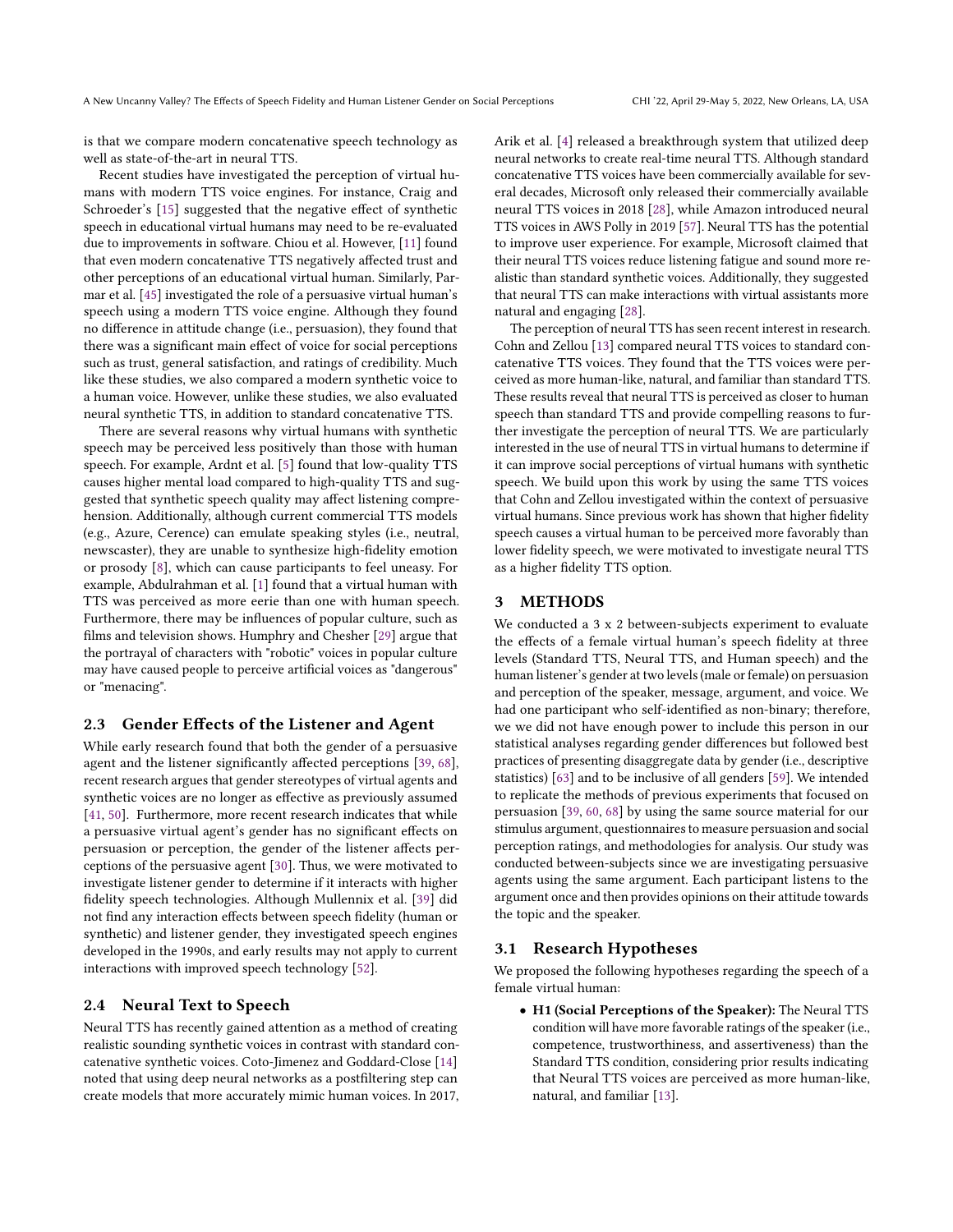• H2 (Listener gender): Male listeners will report less favorable ratings of the speaker, considering prior results indicating that men may perceive persuasive virtual humans more negatively [\[30\]](#page-8-16) than women. Gender of the listener will not interact with speech fdelity to afect social perception measures, considering early results indicating that listener gender does not interact with speech fdelity [\[39\]](#page-8-10).

# 3.2 Dependent Variables

3.2.1 Degree of Persuasion. We measured the degree of persuasion (i.e. attitude change) using pre- and post-tests, which assess attitudes on four topics: tuition raises, senior comprehensive exams, animal rights, and the environment. The target topic was senior comprehensive exams, while the other three were distractor topics. The pre- and post-tests consisted of 12 statements that measured attitude on these four topics using a 7-point Likert scale (Strongly Disagree to Strongly Agree). The mean score of each topic was combined for each participant to measure their overall attitude toward each topic. These statements can be found in Appendix A.

3.2.2 Social Perceptions. We also replicated the social perception measures of prior studies investigating persuasive speakers [\[39,](#page-8-10) [60,](#page-9-5) [68\]](#page-9-12). We measured social perceptions of the speaker, message, voice, and argument using numerical scale questionnaires. These questionnaires consisted of numerical scale items that placed favorable perceptions (e.g., competent, honest, intelligent) on one anchor and unfavorable perceptions (e.g., incompetent, dishonest, unintelligent) on the opposite anchor. Unlike the other perception questionnaires, the questionnaire for perception of the voice did not have favorable and unfavorable anchors and is meant to provide insights on noticeable auditory diferences between voices that can afect perception [\[39,](#page-8-10) [60\]](#page-9-5). The anchors for all social perception questionnaires are displayed in Appendix B.

#### 3.3 Stimulus Materials

<span id="page-3-0"></span>

# Figure 1: An image of the female virtual human speaker used in our study of speech fdelity and listener gender.

Participants listened to a persuasive message, sourced from Petty and Cacioppo [\[46\]](#page-8-28), that was designed to change their attitude in favor of university-wide senior comprehensive exams. The message was approximately 2 minutes and 20 seconds long for all conditions. For our speech fdelity levels, we used a modern concatenative TTS voice (Standard TTS), a neural version of the same

TTS voice (Neural TTS), and a recorded human voice (Human). Since our participants were recruited from universities within the United States, our synthetic voices were the Joanna voices from Amazon Web Services (AWS) Polly [\[3\]](#page-7-3), which use a standard American accent. We chose this voice because the majority of virtual assistants use female voices that are localized to the region [\[29\]](#page-8-26). Additionally AWS Polly is one of the most well-known TTS services for developers [\[51\]](#page-9-21) and has seen widespread use in recent research (e.g., [\[13,](#page-8-12) [16,](#page-8-29) [70\]](#page-9-22)). Samples of all voices used can be found at: [youtu.be/m6RSxaCYmpk.](http://youtu.be/m6RSxaCYmpk)

The recorded human voice had a standard American accent, which was recorded using a high-defnition condenser microphone. Our recorded human speech had faint white noise due to non-studio recording conditions. We added the same white noise generated by the microphone to both synthetic speech recordings to avoid the potential confound. Participants were instructed to use headphones for the entirety of the experiment. The speaker was a female virtual human that was animated using Holotech's FaceRig software [\[27\]](#page-8-30). We used a female virtual human due to our investigation of female speech. Our study specifcally focuses on female speech because the majority of virtual assistants use female personas [\[34\]](#page-8-31) We used the model "Jane", which is a pre-set avatar modelled after an average Caucasian human female. To ensure behavioural realism, we used the default settings for idle movement, which included animations, such as blinking and breathing, that were designed to mimic natural idle movement. All three message conditions (Standard TTS, Neural TTS, and Human) were lip-synced using FaceRig's audio based lipsync, which tracks phenomes from sound input and translates them into atomic animations [\[26\]](#page-8-32). Our model and environment can be seen in Figure [1.](#page-3-0)

#### 3.4 Procedure

The following procedure was reviewed and approved by our university Institutional Review Board (IRB). The study consisted of one online Qualtrics survey that lasted approximately 15 minutes. Each participant completed a background survey that captured their demographics, gender, education, and technology experience. Afterwards, they completed the pre-test that measured their attitude on four topics. Participants were then randomly assigned to one of three conditions of speech fdelity and watched a video of the virtual speaker that delivered the persuasive message. Condition assignment was controlled by gender such that the diferent genders were evenly distributed across conditions. Finally, participants completed the post-test and questionnaires regarding their perception of the speaker, argument, message, and voice.

#### 3.5 Participants

Participants were recruited through listservs from universities in the United States. An a priori power analysis based on the work by Mullenix et al. [\[39\]](#page-8-10) indicated that at least 52 participants would be required to detect diferences between synthetic female and human female speech. Due to the online nature of our procedure, our survey was completed by more male participants early on than female participants, but we kept recruitment open until we were able to balance male and female participants for all three conditions.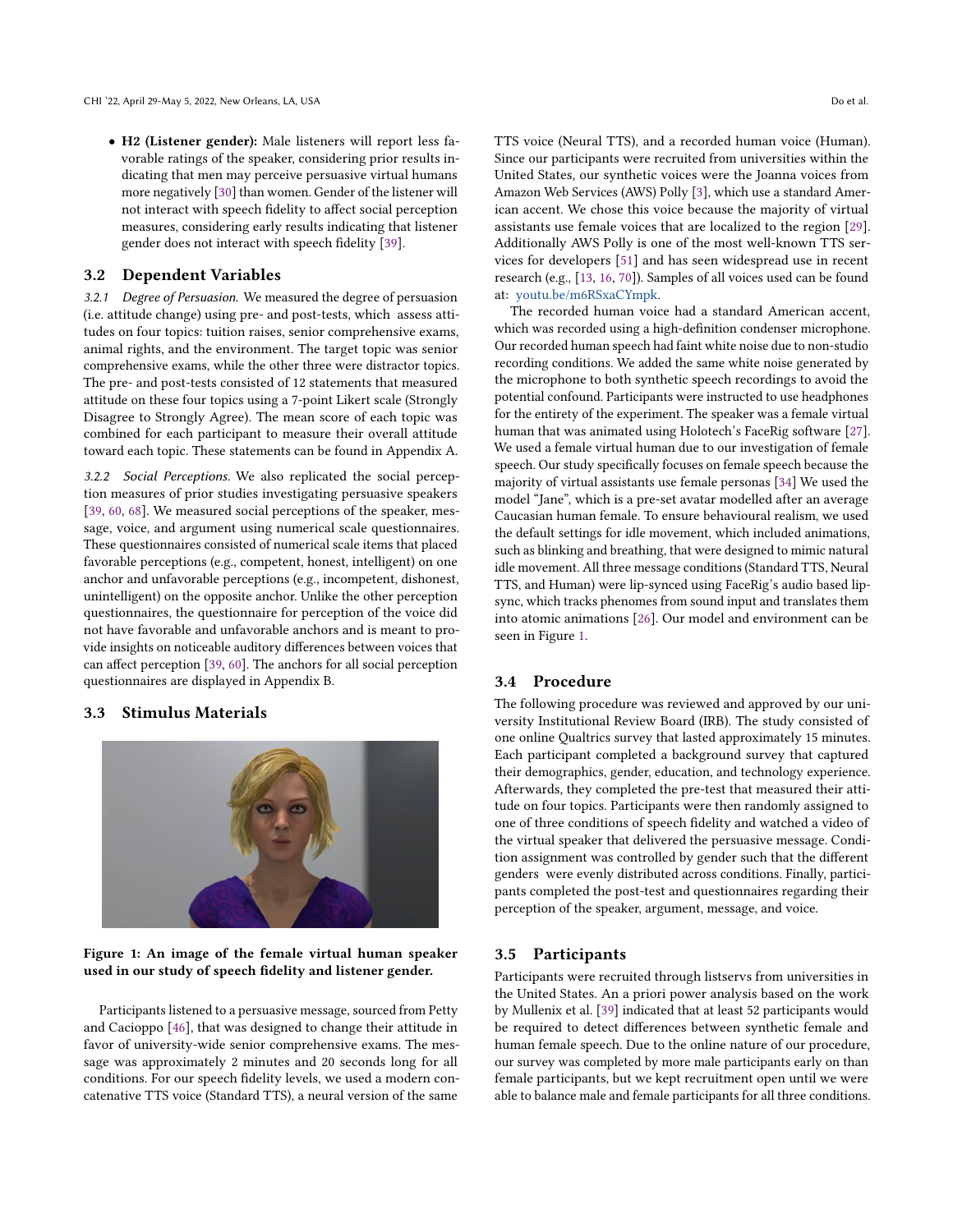As a result, a total of 79 participants (39 male, 39 female, 1 nonbinary) were recruited to take part in the study. Due to the low number of non-binary participants, we were unable include their data in our statistical analysis of gender diferences (H2). However, we provide descriptive statistics for comparison purposes. Overall, participants had a mean age of 27.68 , within a range from 19 to 68. All participants reported no visual, audio, or neurological disabilities. Additionally, all participants reported profciency in the English language.

# 3.6 Data Analysis Approach

To examine persuasion, we computed the mean score across participants for each message topic (animal rights, environment, tuition, and exams). We then computed the diference between the post-test and the pre-test and used a two-way ANOVA to test for interaction and main efects of speech fdelity and the listener's gender. We analyzed social perceptions similarly to studies that used the same perception questionnaires [\[44,](#page-8-33) [60,](#page-9-5) [68\]](#page-9-12). Like these studies, we conducted principal component analysis (PCA) [\[66\]](#page-9-23) on item ratings of perceptions of the speaker, message, argument, and voice. We combined items into factor scores for each respective social perception measure, which were produced by averaging the item weights. We then retained items that had factor loadings above 0.5 after varimax rotation [\[68\]](#page-9-12) and were at least 0.2 greater than any of their cross-loadings [\[25\]](#page-8-34). All factors had satisfactory composite reliability (CR  $> 0.7$ ) and average variance extracted (AVE  $> 0.5$ ) [\[24\]](#page-8-35). Our factors and their CR, AVE, and percent of variance explained values can be found in Appendix C.

Perception of the speaker had three factors, which were Competent (combines competent, informed, qualifed, and intelligent), Trustworthy (combines trustworthy, sincere, honest, and active), and Assertive (combines assertive, bold, and forceful). Perception of the message had two factors, which were Interesting (combines stimulating and interesting) and Supported (combines supported and specific). Perception of the argument had only one factor, Effective, which all items were loaded onto. Finally, perception of the voice had three factors, which were Nondistinctive (combines faint accent and faint nasality), Lively (combines lively and didn't talk enough), and Unconfdent (combines soft-spoken and slow speaking).

#### 4 RESULTS

# 4.1 Persuasion

We frst examined the persuasiveness of the virtual human to ensure that our fndings replicate those of past studies (i.e., ensure that we are examining the perception of a persuasive virtual human). We examined the pre-test/post-test diference of the target topic (Exams) against all control topics. See Table [1](#page-4-0) for the mean and standard deviations regarding the pre-test/post-test diference of all topics. The score diference shows the change in attitude from pre-test to post-test, where a signifcantly positive score indicates an increased agreement with the topic. We found that the virtual human was statistically persuasive across all conditions, suggesting that persuasion occurred.

Across all genders, we found that the Exams topic was significantly more persuasive than the Animal Rights topic,  $t(156)$  = 4.55,  $p < 0.01$ , the Environment topic,  $t(156) = 5.12$ ,  $p < 0.01$ , and

the Tuition topic,  $t(156) = 2.33$ ,  $p = 0.01$ . We also found that the Tuition topic was signifcantly more persuasive than the Environment topic,  $t(156) = 4.38, p < 0.01$ . However, previous studies found that the stimulus message also afected attitude on campus related topics, such as tuition [\[60,](#page-9-5) [68\]](#page-9-12). Finally, we did not fnd a signifcant interaction efect between speech fdelity and listener's gender on persuasion,  $F(2, 72) = 0.42$ ,  $p = 0.66$ . Furthermore, we did not find a significant main effect of speech fidelity,  $F(2, 76) = 0.01$ ,  $p = 0.99$ or gender,  $F(1, 76) = 3.08$ ,  $p = 0.08$  on persuasion.

<span id="page-4-0"></span>Table 1: Mean and standard deviation of attitude score diferences (persuasion) from pre-test to post-test by topic across all genders.

|                      | <b>Standard</b> | Neural        | Human      |  |
|----------------------|-----------------|---------------|------------|--|
|                      | M(SD)           | M(SD)         | M(SD)      |  |
| <b>Exams</b>         | 1.96(3.67)      | 2.00(3.42)    | 1.88(3.57) |  |
| <b>Animal rights</b> | 0.04(2.27)      | $-0.48(1.87)$ | 0.23(1.14) |  |
| Environment          | $-0.27(1.51)$   | $-0.37(1.47)$ | 0.00(1.06) |  |
| <b>Tuition</b>       | 1.12(1.75)      | 0.41(1.99)    | 1.23(1.73) |  |

# 4.2 Efects of Speech Fidelity on Social Perceptions (H1)

We examined mean factor score ratings to analyze social perceptions of the speaker, message, argument, and voice. We conducted a series of one-way ANOVAs to test for main efects of speech fdelity on all factors across all genders. We used a series of Tukey's HSD (Honestly Signifcant Diference) [\[54\]](#page-9-24) tests for post hoc analysis. The summaries of our tests are displayed in Table [3.](#page-5-0) See Table [2](#page-4-1) for the means and standard deviations of all factors.

To investigate the effect of speech fidelity on perception of the speaker, we examined the mean factor scores on three dimensions of perception of the speaker: Competent, Trustworthy, and

<span id="page-4-1"></span>Table 2: Mean and standard deviation of factor scores for social perceptions of the Speaker, Message, Argument, and Voice across all listener genders.

|                           | Standard<br>M(SD) | Neural<br>M(SD)            | Human<br>M(SD) |  |  |  |  |  |
|---------------------------|-------------------|----------------------------|----------------|--|--|--|--|--|
| Perception of the Speaker |                   |                            |                |  |  |  |  |  |
| Competent                 | 4.85(1.16)        | 4.62(0.86)                 | 5.08(1.11)     |  |  |  |  |  |
| Trustworthy               | 3.95(1.24)        | 3.56(0.94)                 | 4.47(1.18)     |  |  |  |  |  |
| Assertive                 | 4.00(1.10)        | 4.32(1.32)                 | 4.38(1.13)     |  |  |  |  |  |
| Perception of the Message |                   |                            |                |  |  |  |  |  |
| Interesting               | 3.40(1.39)        | 3.83(1.41)                 | 3.75(1.62)     |  |  |  |  |  |
| Supported                 | 5.04(1.36)        | 4.98 (1.120)               | 5.31(1.01)     |  |  |  |  |  |
|                           |                   | Perception of the Argument |                |  |  |  |  |  |
| Effective                 | 5.95 (1.44)       | 5.76(1.48)                 | 5.92(1.38)     |  |  |  |  |  |
| Perception of the Voice   |                   |                            |                |  |  |  |  |  |
| Nondistinctive            | 4.60(1.30)        | 4.74(1.20)                 | 5.15(1.09)     |  |  |  |  |  |
| Lively                    | 2.57(1.02)        | 2.56(1.07)                 | 3.12(1.01)     |  |  |  |  |  |
| Unconfident               | 3.77(1.30)        | 3.94(0.98)                 | 4.17(0.79)     |  |  |  |  |  |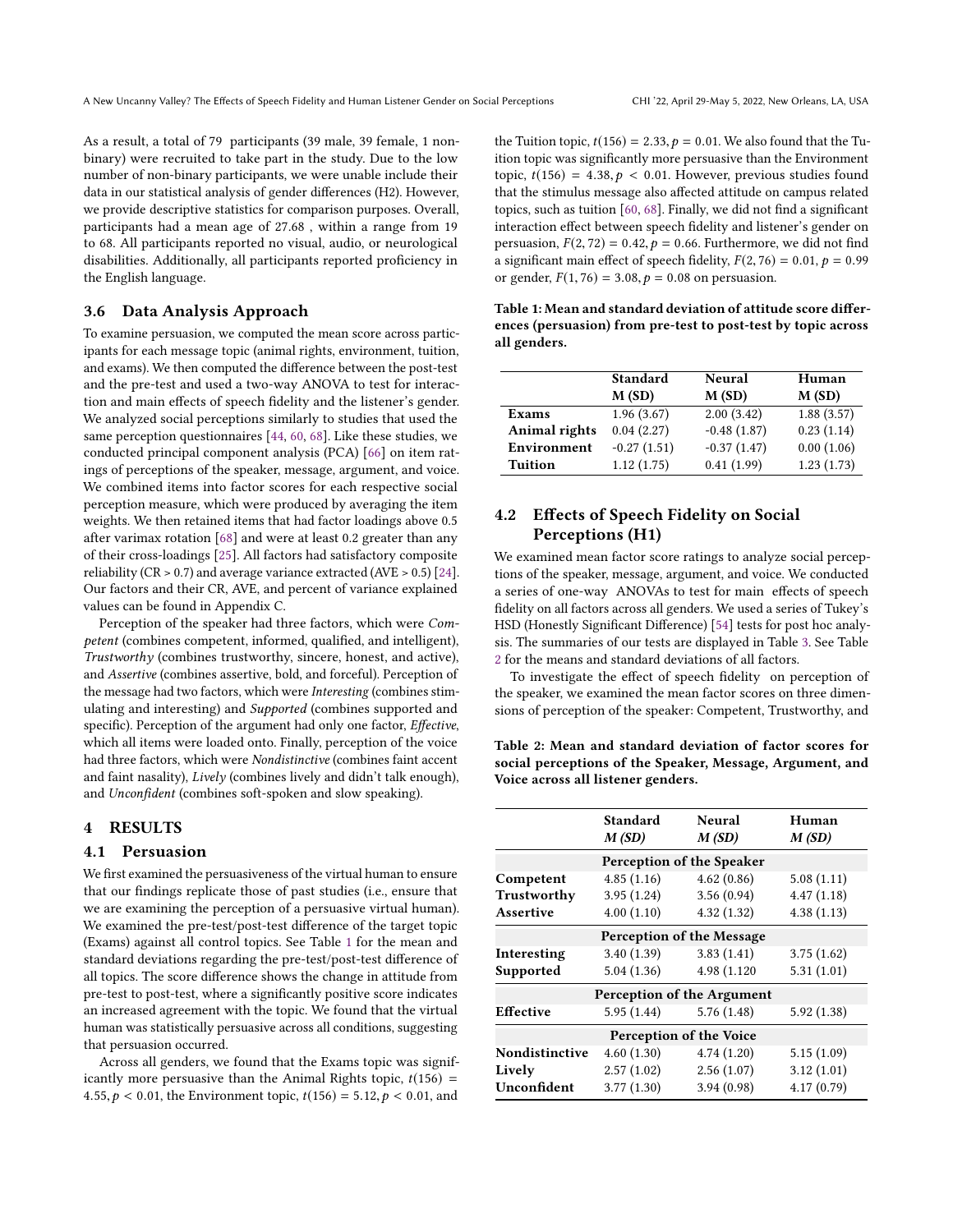<span id="page-5-0"></span>Table 3: Summary of two-way ANOVA tests for main and interaction efects of speech fdelity and listener's gender. An asterisk denotes a signifcant diference at p < 0.05.

|                            | Speech<br>Fidelity |         | Listener's<br>Gender |         | Speech x<br>Gender |         |
|----------------------------|--------------------|---------|----------------------|---------|--------------------|---------|
|                            | F                  | p       | F                    | p       | F                  | p       |
| Perception of the Speaker  |                    |         |                      |         |                    |         |
| Competent                  | 1.26               | 0.29    | 0.03                 | 0.87    | 0.93               | 0.40    |
| Trustworthy                | 4.32               | $0.02*$ | 3.53                 | 0.06    | 3.76               | $0.03*$ |
| Assertive                  | 0.79               | 0.46    | 0.02                 | 0.89    | 3.07               | 0.05    |
| Perception of the Message  |                    |         |                      |         |                    |         |
| Interesting                | 0.62               | 0.54    | 0.05                 | 0.82    | 0.97               | 0.38    |
| Supported                  | 0.58               | 0.56    | 0.28                 | 0.60    | 0.10               | 0.98    |
| Perception of the Argument |                    |         |                      |         |                    |         |
| <b>Effective</b>           | 0.13               | 0.88    | 0.52                 | 0.47    | 0.09               | 0.91    |
| Perception of the Voice    |                    |         |                      |         |                    |         |
| Nondistinctive1.52         |                    | 0.23    | 0.06                 | 0.82    | 1.09               | 0.34    |
| Lively                     | 2.47               | 0.09    | 5.36                 | $0.02*$ | 1.50               | 0.23    |
| Unconfident                | 0.98               | 0.38    | 0.75                 | 0.39    | 0.38               | 0.68    |

Assertive. See Table [2](#page-4-1) for the mean and standard deviations of these factor scores. We found a signifcant main efect of speech fidelity on the *Trustworthy* dimension,  $F(2, 76) = 4.32$ ,  $p = 0.017$ . A post hoc (Tukey's HSD) test revealed that Human speech ( $M =$  $4.47, SD = 1.18$ ) was rated as significantly more Trustworthy than Neural TTS ( $M = 3.56$ ,  $SD = 0.94$ ),  $p = 0.01$ . There were no signifcant diferences between Human speech and Standard TTS  $(M = 3.95, SD = 1.24)$ , or between Neural TTS and Standard TTS. H1 (Social Perceptions of the Speaker) was not supported because Neural TTS did not have signifcantly more favorable ratings of the speaker when compared to Standard TTS. We found no signifcant main efects of speech fdelity (see Table [3\)](#page-5-0) on perceptions of the message, argument, or voice.

## 4.3 Efects of Listener Gender (H2)

4.3.1 Effects on Social Perceptions. We examined the mean factor scores on three dimensions of perception of the voice: Nondistinctive, Lively, and Unconfdent. We found a signifcant main efect of gender,  $F(2, 76) = 5.36$ ,  $p = 0.02$ . Female listeners ( $M = 3.03$ ,  $SD =$ <sup>1</sup>.08) rated the virtual human's voice as more Lively than the male listeners ( $M = 2.49$ ,  $SD = 0.97$ ) did as a main effect across all conditions. We did not fnd a signifcant main efects of gender on any other social perception measures. For descriptive and comparison purposes, the non-binary participant, who was assigned to the Neural TTS condition, reported the rating of 2.0 for Lively.

4.3.2 Interaction Effects of Listener Gender. We found a significant interaction efect between speech fdelity and gender on the Trustworthy dimension (see Table [3\)](#page-5-0),  $F(2, 72) = 3.76$ ,  $p = 0.03$ . We show the interaction plot in Figure [2.](#page-5-1) A one-way ANOVA revealed there was a significant effect of speech fidelity on the Trustworthy dimension for male listeners,  $F(2, 36) = 7.06$ ,  $p = 0.003$ . A post hoc (Tukey's HSD) test on the male listener data revealed that Human



<span id="page-5-1"></span>

Figure 2: Interaction plot of mean Trustworthy Factor ratings between male and female listeners.

speech was rated as significantly more Trustworthy than both the Neural TTS ( $p = 0.003$ ) and the Standard TTS ( $p = 0.018$ ). There was no signifcant diference between the synthetic speech conditions. In contrast to male listeners, a one-way ANOVA revealed that there was no signifcant efect of speech fdelity on the Trustworthy dimension for female listeners,  $F(2, 36) = 0.725$ ,  $p = 0.491$ . H2 (Listener gender) was partly supported because male listeners rated the speaker more negatively than female listeners did (i.e., less Lively, but unlike our predictions, there was a signifcant interaction efect between listener gender and speech fdelity.

# 5 DISCUSSION

In this section, we frst discuss implications for further research based on our results, and then implications for virtual human design and development. We conclude the section by discussing the limitations of our work and paths for the future.

# 5.1 Neural TTS No Better than Standard TTS

Our results did not refect our predictions regarding the efects of speech fdelity. Since we compared a Neural and Standard version of the same TTS voice, we anticipated that the higher fdelity Neural TTS would produce more positive social perception ratings. Interestingly, we found that the virtual human with Human speech was rated as signifcantly more Trustworthy than one with Neural TTS, but there was no signifcant diference between Human speech and Standard TTS. Furthermore, there were no signifcant diferences between Neural TTS and Standard TTS with respect to any perception ratings. Although the Neural TTS voice used in this study was rated as more human-like and natural than its Standard TTS counterpart [\[13\]](#page-8-12), it did not produce more positive perceptions. Thus, our results indicate that more realistic TTS technology may not necessarily improve social perceptions of persuasive virtual humans, and may even be less optimal.

These results may be due to a phenomenon similar to the "uncanny valley" efect for aesthetics of robots and agents [\[38\]](#page-8-17), which describes an efect where increasing realism increases appeal only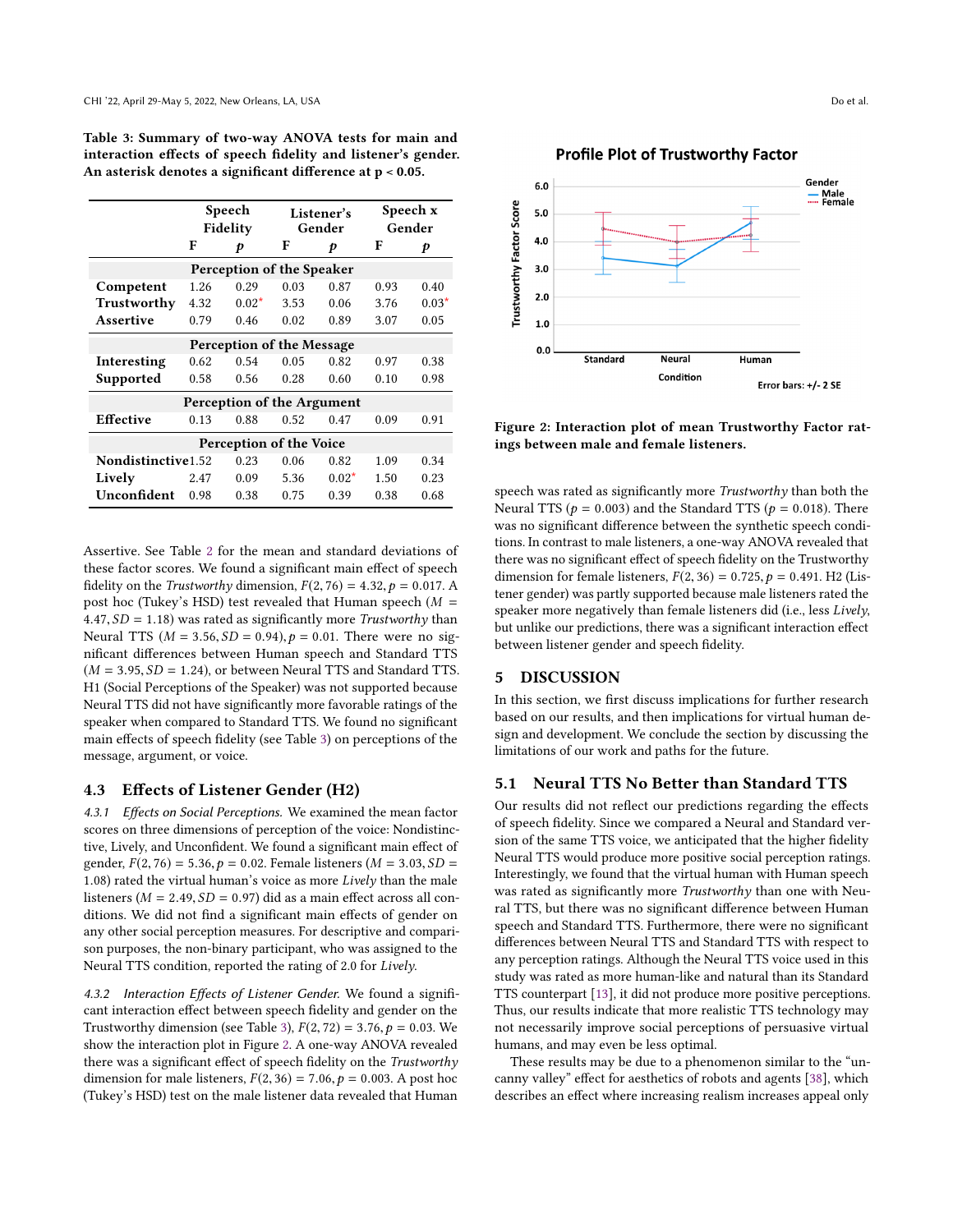|                            | Standard      |                 |                           | <b>Neural</b>             |               | Human           |  |
|----------------------------|---------------|-----------------|---------------------------|---------------------------|---------------|-----------------|--|
|                            | Male<br>M(SD) | Female<br>M(SD) | Male<br>M(SD)             | Female<br>M(SD)           | Male<br>M(SD) | Female<br>M(SD) |  |
|                            |               |                 | Perception of the Speaker |                           |               |                 |  |
| Competent                  | 4.73(1.34)    | 4.96(0.96)      | 4.54(0.87)                | 4.69(0.91)                | 5.33(0.98)    | 4.82(1.22)      |  |
| Trustworthy                | 3.42(1.36)    | 4.48(0.87)      | 3.13(0.75)                | 4.00(0.97)                | 4.69(1.18)    | 4.25(1.19)      |  |
| Assertive                  | 3.59(1.25)    | 4.41(0.78)      | 4.33(1.51)                | 4.13(0.99)                | 4.74(0.93)    | 4.03(1.22)      |  |
| Perception of the Message  |               |                 |                           |                           |               |                 |  |
| Interesting                | 3.15(1.42)    | 3.65(1.37)      | 3.92(1.51)                | 3.85(1.38)                | 4.08(1.58)    | 3.42(1.66)      |  |
| Supported                  | 5.19(1.27)    | 4.89(1.49)      | 5.04(1.07)                | 5.00(1.22)                | 5.35(1.01)    | 5.27(1.55)      |  |
| Perception of the Argument |               |                 |                           |                           |               |                 |  |
| <b>Effective</b>           | 5.76(0.97)    | 6.15(1.82)      |                           | $5.82(1.46)$ $5.87(1.49)$ | 5.79(1.38)    | 6.04(1.44)      |  |

Perception of the Voice 4.42 (1.24) 4.77 (1.27) 4.69 (1.22) 2.92 (0.98) 2.12 (0.85) 3.04 (1.13) 3.81 (1.07) 3.96 (1.02) 4.00 (0.98)

Table 4: Mean and standard deviation of factor scores for social perceptions of the Speaker, Message, Argument, and Voice between male and female listeners.

up to a point. At this point, increasing realism leads to unacceptable perceptions until realism essentially matches the real world. This may explain our results because the "uncanny valley" phenomenon can apply to non-visual aspects of a simulated experience [\[36\]](#page-8-36), such as the auditory aspects of our current study. The Neural TTS condition may have produced experiences similar to human speech, except for key infections and pauses within the speech synthesis. On the other hand, the Standard TTS condition likely produced less similar experiences, so an unnatural point within the synthesis is less likely to stand out. Since the virtual agent has a human-like appearance, these unnatural points in the synthesis may have caused participants to feel the "eeriness" that is commonly described by the uncanny valley efect.

Nondistinctive

4.77 (1.38) 2.23 (0.97) 3.73 (1.54)

Lively Unconfdent

This efect may also be attributed to mental load. Since mental load is inversely related to TTS quality, the Neural TTS condition may have caused a lower mental load compared to the Standard TTS condition [\[5\]](#page-8-24). The decreased mental load of Neural TTS may have allowed users to analyze specifc qualities of speech (e.g., key infections and pauses), thus causing the uncanny valley efect. On the other hand, the higher mental load of Standard TTS may have prohibited quality assessment.

# 5.2 User Gender May Afect Perceptions of Trust of Virtual Humans with TTS

We anticipated that listener gender would not interact with speech fidelity to affect social perceptions because an early study investigating older synthetic voices did not fnd an interaction efect [\[39\]](#page-8-10). However, we found a significant interaction effect between the listener's gender and the speaker's speech fdelity (see Table [3\)](#page-5-0). In our study, male listeners rated the speaker with the Human speech condition as signifcantly more Trustworthy than both Neural TTS and Standard TTS conditions. On the other hand, we found that female listeners did not signifcantly vary in judgments of the speaker's Trustworthiness across conditions. These results reveal

that listener gender may interact with modern synthetic speech, unlike older synthetic speech.

5.46 (1.09) 3.12 (1.21) 4.42 (0.96)

4.85 (1.05) 3.12 (0.82) 3.92 (1.12)

Recent reviews on speech in HCI [\[52,](#page-9-1) [56\]](#page-9-6) argue that early speech research may no longer apply to current interactions and may need to be investigated. Notably, our results difered from those found by Mullennix et al. [\[39\]](#page-8-10), who investigated early concatenative synthetic speech engines that were developed several decades ago. While Mullenix et al. reported that both male and female listeners rated human speech as more trustworthy than synthetic speech, we only found a signifcant diference for male listeners. Our fndings indicate that TTS voices may have improved to the point where both Standard TTS and Neural TTS may now be suitable for female listeners. However, this improvement may not suffice for male listeners, who still gave lower ratings of trust even for higher quality TTS. These fndings have important implications for virtual human research. Notably, male listeners may perceive trust of virtual humans with TTS diferently than female listeners. Because the gender of the listener plays a role in how a virtual human's speech is perceived, future studies that investigate the perception of virtual human speech should aim for gender balancing of participants.

These fndings can possibly be explained by the perception of the voice ratings. Although there were no signifcant interaction efects between listener gender and speech fdelity, female listeners found the voice of the virtual human to be more Lively than the male listeners did. Since male listeners rated the virtual human's voice as less Lively overall, they may have scrutinized the Trustworthiness of the virtual human more than female listeners and therefore gave lower ratings for the synthetic speech conditions. These results are in line with those of Kantharaju et al.'s, [\[30\]](#page-8-16) who recently reported that male listeners perceived persuasive virtual agents more negatively (i.e., distant, arrogant, and forceful) than female listeners did, regardless of the virtual agent's gender.

Our results suggest that there may be growing evidence that men perceive persuasive virtual agents more negatively than women do.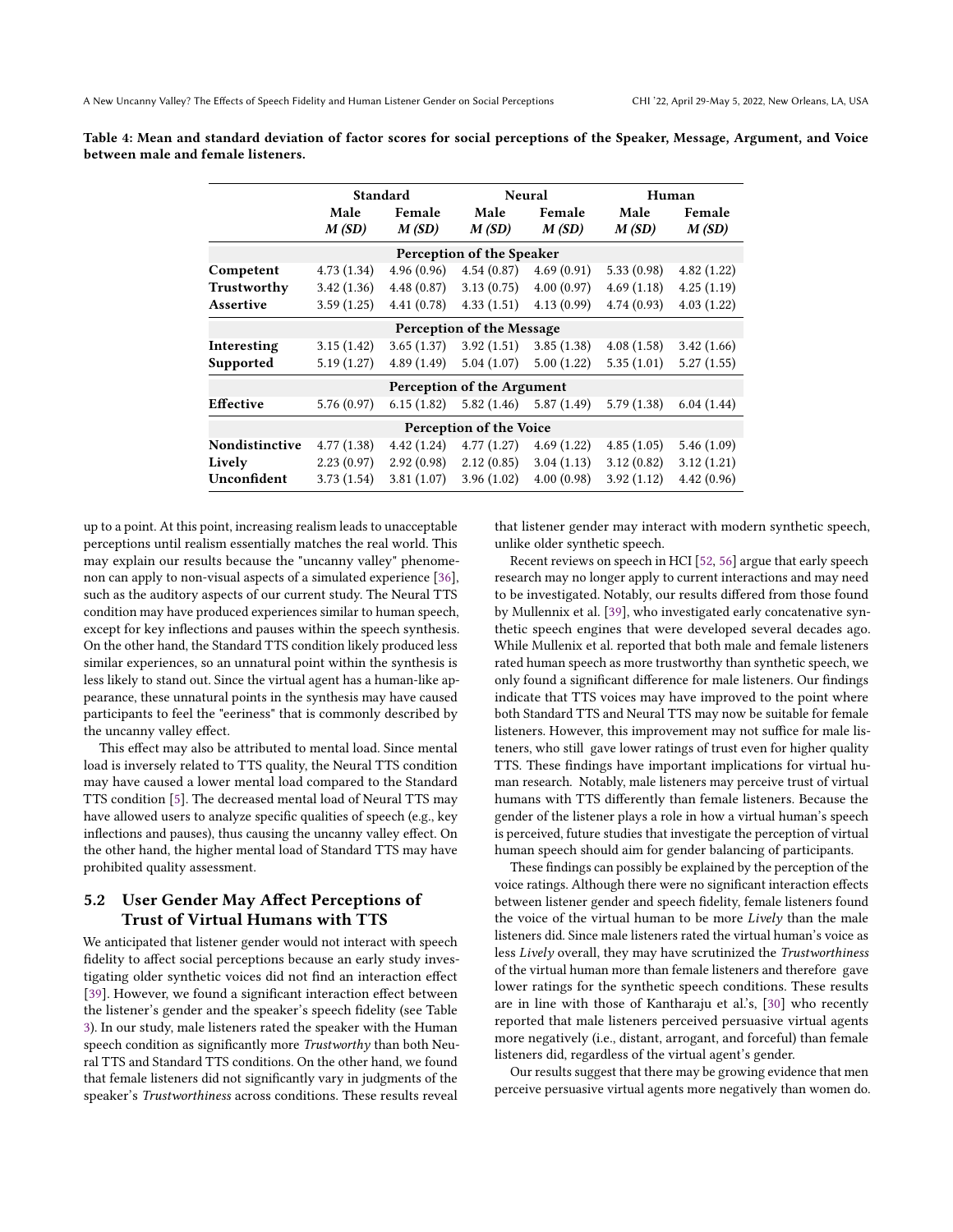Furthermore, this negative perception could help explain our novel interaction efects between listener gender and speech fdelity (i.e., male listeners required more realistic speech for the virtual human to be acceptable). However, more work is necessary to determine the extent of these gender diferences. Our results may also difer from early studies due to the changing landscape of HCI. Within the last two decades since Mullennix et al. [\[39\]](#page-8-10) conducted their study, there has been a rapid increase in persuasive computing and virtual assistants, which mainly use female TTS personas [\[34\]](#page-8-31). There has been some concern that the gendering of virtual personal assistants may pose a societal harm by promoting harmful stereotypes of women [\[23,](#page-8-37) [34\]](#page-8-31). These interactions may have infuenced a male bias against female TTS that was not present in early studies. Finally, we consider gender diferences regarding trust as a possible reason for our results. Murphy and Tocher [\[40\]](#page-8-38) indicate that women are more reliant on building trust through communication in comparison to men. Similarly, Awad et al. [\[6\]](#page-8-39) argue that women are more network oriented, and react more to websites with humanistic elements in comparison to men. Since the virtual agent has a humanistic appearance and directly persuades the user through verbal communication, women may have been infuenced to trust all conditions, regardless of speech quality.

# 5.3 Implications for Virtual Human Design

Our results have important implications for the design of persuasive virtual humans. Our fndings indicate that Neural TTS may not be a favorable choice for a virtual human's speech. With respect to perception ratings, Neural TTS may actually be more unfavorable than Standard TTS, if we consider the Human speech condition as a "gold standard" [\[17\]](#page-8-4) of quality. Furthermore, there were no signifcant diferences between the Neural TTS and Standard TTS conditions. These results indicate that Standard TTS may be sufficient for applications. In this case, developers would not have to pay four times as much for neural TTS [\[3,](#page-7-3) [37\]](#page-8-40) or hire voice actors, which may slow down development or incur more costs.

We also found that listener gender plays an important role in social perception of virtual humans. Our results suggest that developers should keep their target audience in mind when designing the speech of virtual humans. Since male listeners perceived virtual humans with both types of synthetic speech as less Trustworthy than one with recorded human speech, it would be favorable to choose recorded human speech over synthetic speech, if the application is expected to have a substantial number of male users. On the other hand, female listeners did not have a signifcant diference between synthetic speech and recorded human speech. The use of either types of synthetic speech or recorded human speech may be suitable for an application intended for a female audience.

# 5.4 Limitations and Future Work

It is important to note that our study is limited to our specifc domain. We focused on a Caucasian female character and used a pre-written argument. Repeating the experiment with a virtual human of a diferent gender or ethnicity may yield diferent results. For example, users usually prefer agents with localized accents [\[56\]](#page-9-6), and using a non-localized accent may negatively afect perceptions. We investigated a female virtual human as an initial study due to

the prevalence of female virtual agents. Although recent research indicates that gender stereotypes of virtual agents and synthetic voices are no longer as efective as previously assumed [\[41,](#page-8-27) [50\]](#page-9-17), further work is required to determine if these results hold for male and androgynous virtual humans, especially as the HCI community moves away from using female agents as a default [\[7\]](#page-8-41). We also used a standard American accent for all voice conditions. In addition, most of our participants were recruited from American university email lists and may not refect the general population.

In the future, we plan to further investigate the effects of speech fidelity using a mixed-method study. Our study was limited to Likert scale questions and did not provide the opportunity for open-ended discussion, which may provide further insights on our results. It would also be useful to examine diferent types of avatar styles (i.e., rendering styles), which may interact with voice [\[64\]](#page-9-25).

#### 6 CONCLUSION

Our study focused on the efects of a persuasive virtual human's speech fdelity on social perception. We compared a standard concatenative TTS synthetic voice, a neural version of the same synthetic voice, and a recorded human voice using an established methodology employed in prior studies investigating persuasion [\[39,](#page-8-10) [60,](#page-9-5) [68\]](#page-9-12). While speech fidelity did not play a role in persuasion in previous studies [\[39,](#page-8-10) [60\]](#page-9-5), we were interested in social perception due to its role in user experience and general satisfaction.

We were motivated to investigate Neural TTS because prior research indicated that persuasive virtual humans with modern concatenative TTS synthetic voices were perceived as less trustworthy and less credible than virtual humans with human voices [\[45\]](#page-8-2). We predicted that Neural TTS would produce more favorable perceptions of the speaker compared to Standard TTS because it more accurately mimics human speech. However, we found that there were no signifcant diferences between the two synthetic speech conditions. Our results indicate that Standard TTS may be a more efective choice than Neural TTS in regards to perception of the speaker's Trustworthiness. We also found that asides from Trustworthiness, there were little diferences between all three speech conditions. Contrary to our predictions, we found that listener gender interacts with speech fidelity to affect social perception, where male listeners were more distrusting of virtual humans with TTS, unlike female listeners. Our results suggest that gender plays an important role in the perception of virtual humans with modern synthetic speech. Finally, we recommend that developers keep the gender of their target audience in mind when designing virtual humans in their applications.

# **REFERENCES**

- <span id="page-7-1"></span>[1] Amal Abdulrahman, Deborah Richards, and Ayse Aysin Bilgin. 2019. A Comparison of Human and Machine-Generated Voice. In 25th ACM Symposium on Virtual Reality Software and Technology (Parramatta, NSW, Australia) (VRST '19). Association for Computing Machinery, New York, NY, USA, Article 41, 2 pages. <https://doi.org/10.1145/3359996.3364754>
- <span id="page-7-0"></span>[2] Sun Joo (Grace) Ahn. 2016. Using Avatars and Agents to Promote Real-World Health Behavior Changes. John Wiley & Sons, Ltd, Chapter 12, 171–180. [https:](https://doi.org/10.1002/9781118952788.ch12) [//doi.org/10.1002/9781118952788.ch12](https://doi.org/10.1002/9781118952788.ch12)
- <span id="page-7-3"></span>Amazon Inc. 2021. Amazon Polly Pricing. <https://aws.amazon.com/polly/pricing/>
- <span id="page-7-2"></span>Sercan Ö. Arık, Mike Chrzanowski, Adam Coates, Gregory Diamos, Andrew Gibiansky, Yongguo Kang, Xian Li, John Miller, Andrew Ng, Jonathan Raiman, Shubho Sengupta, and Mohammad Shoeybi. 2017. Deep Voice: Real-time Neural Text-to-Speech. In Proceedings of the 34th International Conference on Machine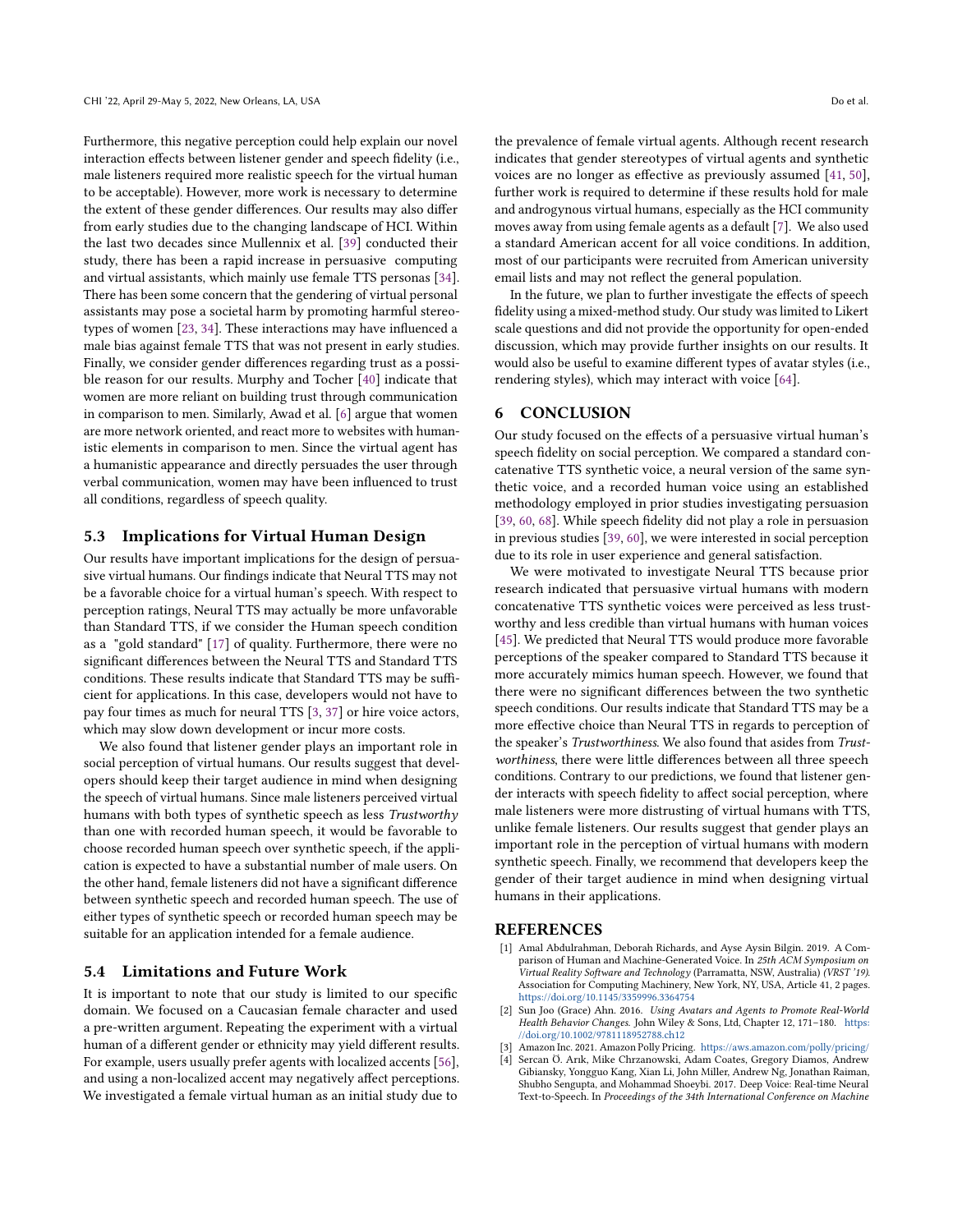A New Uncanny Valley? The Efects of Speech Fidelity and Human Listener Gender on Social Perceptions CHI '22, April 29-May 5, 2022, New Orleans, LA, USA

Learning (Proceedings of Machine Learning Research, Vol. 70), Doina Precup and Yee Whye Teh (Eds.). PMLR, 195–204. [https://proceedings.mlr.press/v70/arik17a.](https://proceedings.mlr.press/v70/arik17a.html) [html](https://proceedings.mlr.press/v70/arik17a.html)

- <span id="page-8-24"></span>[5] Sebastian Arndt, Jan-Niklas Antons, Rishabh Gupta, Khalil ur Rehman Laghari, Robert Schleicher, Sebastian Möller, and Tiago H. Falk. 2013. Subjective quality ratings and physiological correlates of synthesized speech. In 2013 Fifth International Workshop on Quality of Multimedia Experience (QoMEX). 152–157. <https://doi.org/10.1109/QoMEX.2013.6603229>
- <span id="page-8-39"></span>[6] Neveen F. Awad and Arik Ragowsky. 2008. Establishing trust in electronic commerce through online word of mouth: An examination across genders. Journal of Management Information Systems 24, 4 (2008), 101–121. [https:](https://doi.org/10.2753/MIS0742-1222240404) [//doi.org/10.2753/MIS0742-1222240404](https://doi.org/10.2753/MIS0742-1222240404)
- <span id="page-8-41"></span>[7] Dania Bilal and Jessica K. Barfeld. 2021. Hey There! What Do You Look Like? User Voice Switching and Interface Mirroring in Voice-Enabled Digital Assistants (VDAs). Proceedings of the Association for Information Science and Technology 58, 1 (2021), 1–12. <https://doi.org/10.1002/pra2.431>
- <span id="page-8-25"></span>[8] Sung-Woo Byun and Seok-Pil Lee. 2021. Design of a Multi-Condition Emotional Speech Synthesizer. Applied Sciences 11, 3 (Jan 2021), 1144. [https://doi.org/10.](https://doi.org/10.3390/app11031144) [3390/app11031144](https://doi.org/10.3390/app11031144)
- <span id="page-8-23"></span>[9] João Paulo Cabral, Benjamin R. Cowan, Katja Zibrek, and Rachel McDonnell. 2017. The Infuence of Synthetic Voice on the Evaluation of a Virtual Character. In Proc. Interspeech 2017. 229–233. <https://doi.org/10.21437/Interspeech.2017-325>
- <span id="page-8-19"></span>[10] Veena Chattaraman, Wi Suk Kwon, Juan E. Gilbert, and Yishuang Li. 2014. Virtual shopping agents Persona effects for older users. Journal of Research in Interactive Marketing 8, 2 (2014), 144–162. <https://doi.org/10.1108/JRIM-08-2013-0054>
- <span id="page-8-11"></span>[11] Erin K. Chiou, Noah L. Schroeder, and Scotty D. Craig. 2020. How we trust, perceive, and learn from virtual humans: The infuence of voice quality. Computers and Education 146 (2020). <https://doi.org/10.1016/j.compedu.2019.103756>
- <span id="page-8-15"></span>[12] Leigh Clark, Philip Doyle, Diego Garaialde, Emer Gilmartin, Stephan Schlögl, Jens Edlund, Matthew Aylett, João Cabral, Cosmin Munteanu, Justin Edwards, and Benjamin R Cowan. 2019. The State of Speech in HCI: Trends, Themes and Challenges. Interacting with Computers 31, 4 (2019), 349–371. [https://doi.org/10.](https://doi.org/10.1093/iwc/iwz016) [1093/iwc/iwz016](https://doi.org/10.1093/iwc/iwz016)
- <span id="page-8-12"></span>[13] Michelle Cohn and Georgia Zellou. 2020. Perception of Concatenative vs. Neural Text-To-Speech (TTS): Diferences in Intelligibility in Noise and Language Attitudes. In Proc. Interspeech 2020. 1733–1737. [https://doi.org/10.21437/Interspeech.](https://doi.org/10.21437/Interspeech.2020-1336) [2020-1336](https://doi.org/10.21437/Interspeech.2020-1336)
- <span id="page-8-13"></span>[14] Marvin Coto-Jiménez and John Goddard-Close. 2018. LSTM Deep Neural Networks Postfltering for Enhancing Synthetic Voices. International Journal of Pattern Recognition and Artifcial Intelligence 32, 1 (2018). [https://doi.org/10.1142/](https://doi.org/10.1142/S021800141860008X) [S021800141860008X](https://doi.org/10.1142/S021800141860008X)
- <span id="page-8-0"></span>[15] Scotty D. Craig and Noah L. Schroeder. 2017. Reconsidering the voice efect when learning from a virtual human. Computers and Education 114 (2017), 193–205. <https://doi.org/10.1016/j.compedu.2017.07.003>
- <span id="page-8-29"></span>[16] Brody Downs, Aprajita Shukla, Mikey Krentz, Maria Soledad Pera, Katherine Landau Wright, Casey Kennington, and Jerry Fails. 2020. Guiding the Selection of Child Spellchecker Suggestions Using Audio and Visual Cues. In Proceedings of the Interaction Design and Children Conference (London, United Kingdom) (IDC '20). Association for Computing Machinery, New York, NY, USA, 398–408. <https://doi.org/10.1145/3392063.3394390>
- <span id="page-8-4"></span>[17] Mateusz Dubiel, Martin Halvey, Pilar Oplustil Gallegos, and Simon King. 2020. Persuasive Synthetic Speech: Voice Perception and User Behaviour. In Proceedings of the 2nd Conference on Conversational User Interfaces (Bilbao, Spain) (CUI '20). Association for Computing Machinery, New York, NY, USA, Article 6, 9 pages. <https://doi.org/10.1145/3405755.3406120>
- <span id="page-8-8"></span>[18] Justin Edwards and Elaheh Sanoubari. 2019. A Need for Trust in Conversational Interface Research. In Proceedings of the 1st International Conference on Conversational User Interfaces (Dublin, Ireland) (CUI '19). Association for Computing Machinery, New York, NY, USA, Article 21, 3 pages. [https://doi.org/10.1145/](https://doi.org/10.1145/3342775.3342809) [3342775.3342809](https://doi.org/10.1145/3342775.3342809)
- <span id="page-8-7"></span>[19] Jasper Feine, Ulrich Gnewuch, Stefan Morana, and Alexander Maedche. 2019. A Taxonomy of Social Cues for Conversational Agents. International Journal of Human-Computer Studies 132 (2019), 138–161. [https://doi.org/10.1016/j.ijhcs.](https://doi.org/10.1016/j.ijhcs.2019.07.009) [2019.07.009](https://doi.org/10.1016/j.ijhcs.2019.07.009)
- <span id="page-8-18"></span>[20] B.J. Fogg. 2002. Persuasive Technology: Using Computers to Change What We Think and Do.
- <span id="page-8-21"></span>[21] Li Gong and Cliford Nass. 2007. When a Talking-Face Computer Agent is Half-Human and Half-Humanoid: Human Identity and Consistency Preference. Human Communication Research 33, 2 (2007), 163–193. [https://doi.org/10.1111/j.](https://doi.org/10.1111/j.1468-2958.2007.00295.x) [1468-2958.2007.00295.x](https://doi.org/10.1111/j.1468-2958.2007.00295.x)
- <span id="page-8-20"></span>[22] Rosanna E. Guadagno, Jim Blascovich, Jeremy N. Bailenson, and Cade Mccall. 2007. Virtual humans and persuasion: The efects of agency and behavioral realism. Media Psychology 10, 1 (2007), 1–22. <https://doi.org/10.108/15213260701300865>
- <span id="page-8-37"></span>[23] Florian Habler, Valentin Schwind, and Niels Henze. 2019. Efects of Smart Virtual Assistants' Gender and Language. In Proceedings of Mensch Und Computer 2019 (Hamburg, Germany) (MuC'19). Association for Computing Machinery, New York, NY, USA, 469–473. <https://doi.org/10.1145/3340764.3344441>
- <span id="page-8-35"></span>[24] Joseph F. Hair, William C. Black, Barry J. Babin, and Rolph E. Anderson. 2009. Multivariate Data Analysis (7th Edition).
- <span id="page-8-34"></span>[25] Tilo Hartmann, Werner Wirth, Holger Schramm, Christoph Klimmt, Peter Vorderer, André Gysbers, Saskia Böcking, Niklas Ravaja, Jari Laarni, Timo Saari, Feliz Gouveia, and Ana Maria Sacau. 2016. The Spatial Presence Experience Scale (SPES). Journal of Media Psychology 28, 1 (2016), 1-15. [https:](https://doi.org/10.1027/1864-1105/a000137) [//doi.org/10.1027/1864-1105/a000137](https://doi.org/10.1027/1864-1105/a000137)
- <span id="page-8-32"></span>[26] Holotech Studios. 2017. Audio based Lipsync. [https://facerig.com/docs/facerig](https://facerig.com/docs/facerig-studio-docs/advanced-user-interface/audio-based-lipsync/)[studio-docs/advanced-user-interface/audio-based-lipsync/](https://facerig.com/docs/facerig-studio-docs/advanced-user-interface/audio-based-lipsync/)
- <span id="page-8-30"></span>Holotech Studios. 2021. FaceRig. <https://facerig.com/>
- <span id="page-8-14"></span>[28] Xuedong Huang. 2018. Microsoft's new neural text-to-speech service helps machines speak like people. [https://azure.microsoft.com/en-us/blog/microsoft](https://azure.microsoft.com/en-us/blog/microsoft-s-new-neural-text-to-speech-service-helps-machines-speak-like-people/)[s-new-neural-text-to-speech-service-helps-machines-speak-like-people/](https://azure.microsoft.com/en-us/blog/microsoft-s-new-neural-text-to-speech-service-helps-machines-speak-like-people/)
- <span id="page-8-26"></span>[29] Justine Humphry and Chris Chesher. 2021. Preparing for smart voice assistants: Cultural histories and media innovations. New Media & Society 23, 7 (2021), 1971–1988. <https://doi.org/10.1177/1461444820923679>
- <span id="page-8-16"></span>[30] Reshmashree B. Kantharaju, Dominic De Franco, Alison Pease, and Catherine Pelachaud. 2018. Is Two Better than One? Efects of Multiple Agents on User Persuasion. In Proceedings of the 18th International Conference on Intelligent Virtual Agents (Sydney, NSW, Australia) (IVA '18). Association for Computing Machinery, New York, NY, USA, 255–262. <https://doi.org/10.1145/3267851.3267890>
- <span id="page-8-5"></span>[31] Rabia Fatima Khan and Alistair Sutclife. 2014. Attractive Agents Are More Persuasive. International Journal of Human-Computer Interaction 30, 2 (2014), 142–150. <https://doi.org/10.1080/10447318.2013.839904>
- <span id="page-8-1"></span>[32] Yanghee Kim, Amy L Baylor, and Gabreille Reed. 2004. Pedagogical agents' personas: Which affects more, image or voice? The Annual Conference of Association for Educational Communications and Technology (AECT) October (2004). <https://doi.org/10.13140/2.1.1802.4327>
- <span id="page-8-6"></span>[33] Chang Liu and Diane Kewley-Port. 2004. Vowel formant discrimination for high-fidelity speech. The Journal of the Acoustical Society of America 116, 2 (2004), 1224–1233. <https://doi.org/10.1121/1.1768958>
- <span id="page-8-31"></span>[34] Nóra Ni Loideain and Rachel Adams. 2020. From Alexa to Siri and the GDPR: The gendering of Virtual Personal Assistants and the role of Data Protection Impact Assessments. Computer Law and Security Review 36 (2020), 1–14. [https:](https://doi.org/10.1016/j.clsr.2019.105366) [//doi.org/10.1016/j.clsr.2019.105366](https://doi.org/10.1016/j.clsr.2019.105366)
- <span id="page-8-9"></span>[35] Ryan P. McMahan, Doug A. Bowman, David J. Zielinski, and Rachael B. Brady. 2012. Evaluating Display Fidelity and Interaction Fidelity in a Virtual Reality Game. IEEE Transactions on Visualization and Computer Graphics 18, 4 (2012), 626–633. <https://doi.org/10.1109/TVCG.2012.43>
- <span id="page-8-36"></span>[36] Ryan P. McMahan, Chengyuan Lai, and Swaroop K. Pal. 2016. Interaction fdelity: The uncanny valley of virtual reality interactions. International Conference on Virtual, Augmented and Mixed Reality 9740 (2016), 59–70. [https://doi.org/10.](https://doi.org/10.1007/978-3-319-39907-2_6) [1007/978-3-319-39907-2\\_6](https://doi.org/10.1007/978-3-319-39907-2_6)
- <span id="page-8-40"></span>[37] Microsoft Corporation. 2021. Cognitive Services pricing. [https://azure.microsoft.](https://azure.microsoft.com/en-us/pricing/details/cognitive-services/speech-services/) [com/en-us/pricing/details/cognitive-services/speech-services/](https://azure.microsoft.com/en-us/pricing/details/cognitive-services/speech-services/)
- <span id="page-8-17"></span>[38] Masahiro Mori, Karl F. MacDorman, and Norri Kageki. 2012. The Uncanny Valley [From the Field]. IEEE Robotics Automation Magazine 19, 2 (2012), 98–100. <https://doi.org/10.1109/MRA.2012.2192811>
- <span id="page-8-10"></span>[39] John W. Mullennix, Steven E. Stern, Stephen J. Wilson, and Corrie Lynn Dyson. 2003. Social perception of male and female computer synthesized speech. Computers in Human Behavior 19, 4 (2003), 407–424. [https://doi.org/10.1016/S0747-](https://doi.org/10.1016/S0747-5632(02)00081-X) [5632\(02\)00081-X](https://doi.org/10.1016/S0747-5632(02)00081-X)
- <span id="page-8-38"></span>[40] Gregory B. Murphy and Neil Tocher. 2011. Gender diferences in the efectiveness of online trust building information cues: An empirical examination. Journal of High Technology Management Research 22, 1 (2011), 26–35. [https://doi.org/10.](https://doi.org/10.1016/j.hitech.2011.03.004) [1016/j.hitech.2011.03.004](https://doi.org/10.1016/j.hitech.2011.03.004)
- <span id="page-8-27"></span>[41] Procheta Nag and Özge Nilay Yalçın. 2020. Gender Stereotypes in Virtual Agents. In Proceedings of the 20th ACM International Conference on Intelligent Virtual Agents (Virtual Event, Scotland, UK) (IVA '20). Association for Computing Machinery, New York, NY, USA, Article 41, 8 pages. [https://doi.org/10.1145/3383652.](https://doi.org/10.1145/3383652.3423876) [3423876](https://doi.org/10.1145/3383652.3423876)
- <span id="page-8-22"></span>[42] Cllifford Nass and Scott Brave. 2005. Wired for Speech.
- <span id="page-8-3"></span>[43] Greg Nyilasy. 2019. Fake news: When the dark side of persuasion takes over. International Journal of Advertising 38, 2 (2019), 336–342. [https://doi.org/10.1080/](https://doi.org/10.1080/02650487.2019.1586210) [02650487.2019.1586210](https://doi.org/10.1080/02650487.2019.1586210)
- <span id="page-8-33"></span>[44] Kohei Ogawa, Christoph Bartneck, Daisuke Sakamoto, Takayuki Kanda, Tetsuo Ono, and Hiroshi Ishiguro. 2018. Can an android persuade you? In Geminoid Studies. Springer Singapore, 235–247. [https://doi.org/10.1109/ROMAN.2009.](https://doi.org/10.1109/ROMAN.2009.5326352) [5326352](https://doi.org/10.1109/ROMAN.2009.5326352)
- <span id="page-8-2"></span>[45] Dhaval Parmar, Stefán Ólafsson, Dina Utami, Prasanth Murali, and Timothy Bickmore. 2020. Navigating the Combinatorics of Virtual Agent Design Space to Maximize Persuasion. In Proceedings of the 19th International Conference on Autonomous Agents and MultiAgent Systems (Auckland, New Zealand) (AAMAS '20). International Foundation for Autonomous Agents and Multiagent Systems, Richland, SC, 1010–1018.
- <span id="page-8-28"></span>[46] Richard E. Petty and John T. Cacioppo. 1986. Communication and persuasion: Central and peripheral routes to attitude change. Springer-Verlag, New York.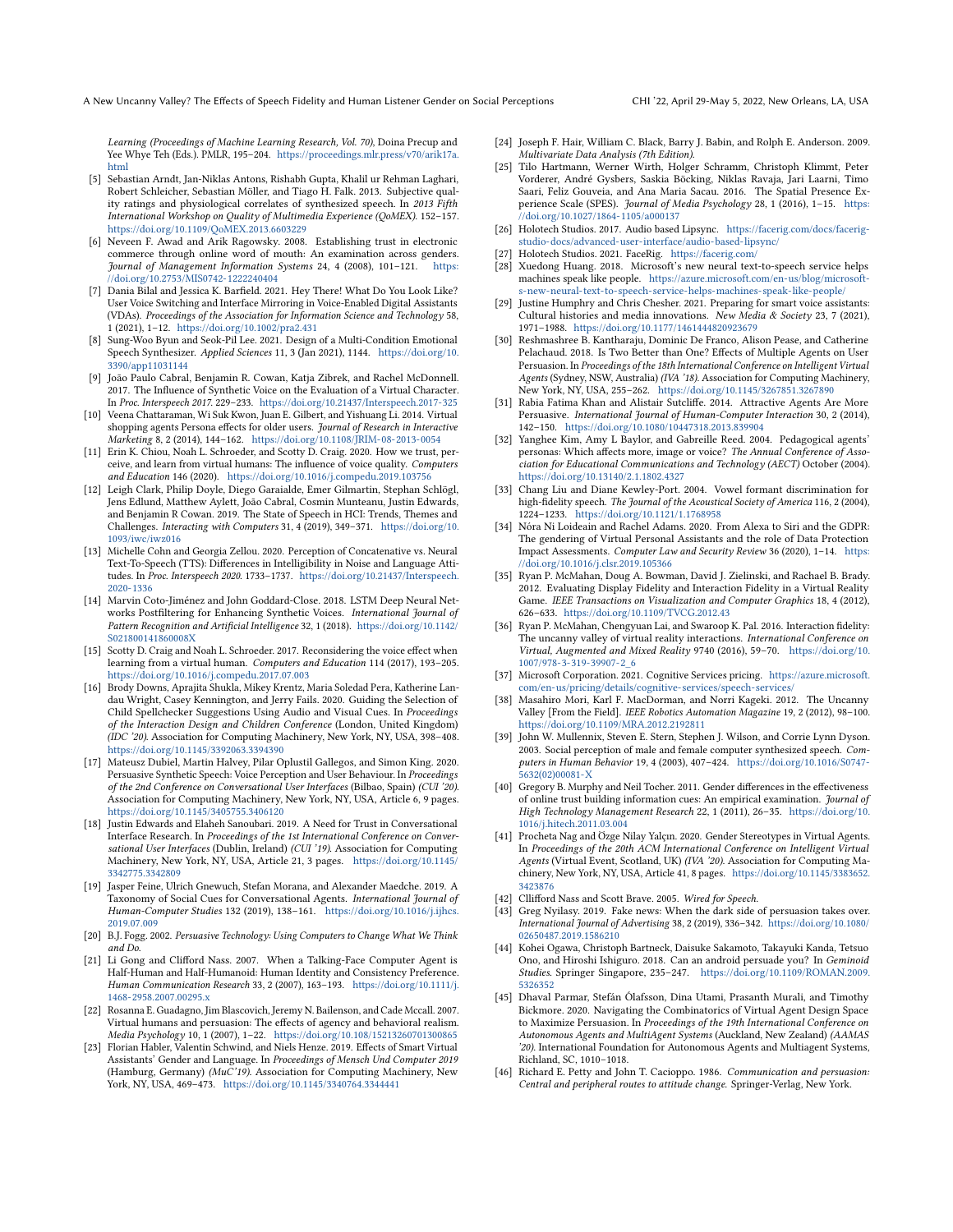- <span id="page-9-8"></span>[47] Richard E. Petty and John T. Cacioppo. 1986. The elaboration likelihood model of persuasion. Advances in Experimental Social Psychology 19, C (1986), 123–205. [https://doi.org/10.1016/S0065-2601\(08\)60214-2](https://doi.org/10.1016/S0065-2601(08)60214-2)
- <span id="page-9-7"></span>[48] Pierre Philip, Lucile Dupuy, Marc Auriacombe, Fushia Serre, Etienne de Sevin, Alain Sauteraud, and Jean Arthur Micoulaud-Franchi. 2020. Trust and acceptance of a virtual psychiatric interview between embodied conversational agents and outpatients. npj Digital Medicine 3, 2 (2020), 1–7. [https://doi.org/10.1038/s41746-](https://doi.org/10.1038/s41746-019-0213-y) [019-0213-y](https://doi.org/10.1038/s41746-019-0213-y)
- <span id="page-9-14"></span>[49] Delphine Potdevin, Nicolas Sabouret, and Céline Clavel. 2020. An intimate virtual counselor for a better user experience. In ACM International Conference on Intelligent Virtual Agents 2020 (IVA 2020). 1–3. [https://doi.org/10.1145/3383652.](https://doi.org/10.1145/3383652.3423859) 423859
- <span id="page-9-17"></span>[50] Nisha Raghunath, Paris Myers, Christopher A. Sanchez, and Naomi T. Fitter. 2021. Women Are Funny: Infuence of Apparent Gender and Embodiment in Robot Comedy. In Social Robotics, Haizhou Li, Shuzhi Sam Ge, Yan Wu, Agnieszka Wykowska, Hongsheng He, Xiaorui Liu, Dongyu Li, and Jairo Perez-Osorio (Eds.). Springer International Publishing, Cham, 3–13.
- <span id="page-9-21"></span>[51] Ricardo Reimao and Vassilios Tzerpos. 2019. FoR: A Dataset for Synthetic Speech Detection. In 2019 International Conference on Speech Technology and Human-Computer Dialogue (SpeD). 1–10. <https://doi.org/10.1109/SPED.2019.8906599>
- <span id="page-9-1"></span>[52] Jon Rogers, Loraine Clarke, Martin Skelly, Nick Taylor, Pete Thomas, Michelle Thorne, Solana Larsen, Katarzyna Odrozek, Julia Kloiber, Peter Bihr, Anab Jain, Jon Arden, and Max von Grafenstein. 2019. Our Friends Electric: Refections on Advocacy and Design Research for the Voice Enabled Internet. In Proceedings of the 2019 CHI Conference on Human Factors in Computing Systems (Glasgow, Scotland, UK) (CHI<sup>5</sup>19). Association for Computing Machinery, New York, NY, USA, 1–13. <https://doi.org/10.1145/3290605.3300344>
- <span id="page-9-0"></span>[53] Maaike Roubroeks, Jaap Ham, and Cees Midden. 2011. When artifcial social agents try to persuade people: The role of social agency on the occurrence of psychological reactance. International Journal of Social Robotics 3 (2011), 155–165. <https://doi.org/10.1007/s12369-010-0088-1>
- <span id="page-9-24"></span>[54] Neil Salkind. 2010. Tukey's Honestly Significant Difference (HSD) Test. Sage, Thousand Oaks, CA. 1–5 pages. <https://doi.org/10.4135/9781412961288.n181>
- <span id="page-9-10"></span>[55] Daniel Schulman and Timothy Bickmore. 2009. Persuading Users through Counseling Dialogue with a Conversational Agent. In Proceedings of the 4th International Conference on Persuasive Technology (Claremont, California, USA) (Persuasive '09). Association for Computing Machinery, New York, NY, USA, Article 25, 8 pages. <https://doi.org/10.1145/1541948.1541983>
- <span id="page-9-6"></span>[56] Katie Seaborn, Norihisa P. Miyake, Peter Pennefather, and Mihoko Otake-Matsuura. 2021. Voice in Human–Agent Interaction: A Survey. ACM Comput. Surv. 54, 4, Article 81 (2021), 43 pages. <https://doi.org/10.1145/3386867>
- <span id="page-9-18"></span>[57] Julien Simon. 2019. Amazon Polly Introduces Neural Text-To-Speech and Newscaster Style. [https://aws.amazon.com/blogs/aws/amazon-polly-introduces](https://aws.amazon.com/blogs/aws/amazon-polly-introduces-neural-text-to-speech-and-newscaster-style/)[neural-text-to-speech-and-newscaster-style/](https://aws.amazon.com/blogs/aws/amazon-polly-introduces-neural-text-to-speech-and-newscaster-style/)
- <span id="page-9-2"></span>[58] Paul Skalski and Ron Tamborini. 2007. The role of social presence in interactive agent-based persuasion. Media Psychology 10, 3 (2007), 385–413. [https://doi.org/](https://doi.org/10.1080/15213260701533102) [10.1080/15213260701533102](https://doi.org/10.1080/15213260701533102)
- <span id="page-9-20"></span>[59] Katta Spiel, Oliver L. Haimson, and Danielle Lottridge. 2019. How to Do Better with Gender on Surveys: A Guide for HCI Researchers. Interactions 26, 4 (jun 2019), 62–65. <https://doi.org/10.1145/3338283>
- <span id="page-9-5"></span>[60] Steven E. Stern, John W. Mullennix, Corrie Lynn Dyson, and Stephen J. Wilson. 1999. The persuasiveness of synthetic speech versus human speech. Human Factors 41, 4 (1999), 588–595. <https://doi.org/10.1518/001872099779656680>
- <span id="page-9-11"></span>[61] Steven E. Stern, John W. Mullennix, and Ilya Yaroslavsky. 2006. Persuasion and social perception of human vs. synthetic voice across person as source and computer as source conditions. International Journal of Human Computer Studies 64, 1 (2006), 43–52. <https://doi.org/10.1016/j.ijhcs.2005.07.002>
- <span id="page-9-13"></span>[62] Su-Mae Tan and Tze Wei Liew. 2020. Designing Embodied Virtual Agents as Product Specialists in a Multi-Product Category E-Commerce: The Roles of Source Credibility and Social Presence. International Journal of Human–Computer Interaction 36, 12 (2020), 1136–1149. <https://doi.org/10.1080/10447318.2020.1722399>
- <span id="page-9-19"></span>[63] Cara Tannenbaum, Robert P. Ellis, Friederike Eyssel, James Zou, and Londa Schiebinger. 2019. Sex and gender analysis improves science and engineering. Nature 575 (2019), 137–146. <https://doi.org/10.1038/s41586-019-1657-6>
- <span id="page-9-25"></span>[64] Ilaria Torre, Emma Carrigan, Killian McCabe, Rachel McDonnell, and Naomi Harte. 2018. Survival at the museum: A cooperation experiment with emotionally expressive virtual characters. 2018 International Conference on Multimodal Interaction (ICMI '18) (2018), 423–427. <https://doi.org/10.1145/3242969.3242984>
- <span id="page-9-9"></span>[65] Renske Van Enschot-Van Dijk, Lettica Hustinx, and Hans Hoeken. 2003. The Concept of Argument Quality in the Elaboration Likelihood Model. Springer Netherlands, Dordrecht, 319–335. [https://doi.org/10.1007/978-94-007-1078-8\\_25](https://doi.org/10.1007/978-94-007-1078-8_25)
- <span id="page-9-23"></span>[66] Svante Wold, Kim Esbensen, and Paul Geladi. 1987. Principal Component Analysis. Chemometrics and intelligent laboratory systems 2, 1-3 (1987), 37–52.
- <span id="page-9-4"></span>[67] James E. Young, Richard Hawkins, Ehud Sharlin, and Takeo Igarashi. 2009. Toward acceptable domestic robots: Applying insights from social psychology. International Journal of Social Robotics 1, 1 (2009), 95–108. [https://doi.org/10.](https://doi.org/10.1007/s12369-008-0006-y) [1007/s12369-008-0006-y](https://doi.org/10.1007/s12369-008-0006-y)
- <span id="page-9-12"></span>[68] Catherine Zanbaka, Paula Goolkasian, and Larry Hodges. 2006. Can a Virtual Cat Persuade You? The Role of Gender and Realism in Speaker Persuasiveness. In Proceedings of the SIGCHI Conference on Human Factors in Computing Systems
- (Montréal, Québec, Canada) (CHI '06). Association for Computing Machinery, New York, NY, USA, 1153–1162. <https://doi.org/10.1145/1124772.1124945> [69] Leslie A Zebrowitz. 1990. Social perception. Thomson Brooks/Cole Publishing
- <span id="page-9-3"></span>Co. [70] Sebastian Zepf, Neska El Haouij, Wolfgang Minker, Javier Hernandez, and Ros-
- <span id="page-9-22"></span>alind W. Picard. 2020. EmpathicGPS: Exploring the Role of Voice Tonality in Navigation Systems during Simulated Driving. In Extended Abstracts of the 2020 CHI Conference on Human Factors in Computing Systems (Honolulu, HI, USA) (CHI EA '20). Association for Computing Machinery, New York, NY, USA, 1–7. <https://doi.org/10.1145/3334480.3382935>
- <span id="page-9-16"></span>[71] Katja Zibrek, Ludovic Hoyet, Kerstin Ruhland, and Rachel McDonnell. 2013. Evaluating the Efect of Emotion on Gender Recognition in Virtual Humans. In Proceedings of the ACM Symposium on Applied Perception (Dublin, Ireland) (SAP '13). Association for Computing Machinery, New York, NY, USA, 45–49. <https://doi.org/10.1145/2492494.2492510>
- <span id="page-9-15"></span>[72] Katja Zibrek and Rachel McDonnell. 2014. Does Render Style Afect Perception of Personality in Virtual Humans?. In Proceedings of the ACM Symposium on Applied Perception (Vancouver, British Columbia, Canada) (SAP '14). Association for Computing Machinery, New York, NY, USA, 111–115. [https://doi.org/10.](https://doi.org/10.1145/2628257.2628270) [1145/2628257.2628270](https://doi.org/10.1145/2628257.2628270)

# A ATTITUDE ASSESSMENT QUESTIONNAIRE

The following statements, shown grouped by topic, were administered to the participant [46]. Statements marked with an asterisk are reverse scored. This asterisk is not shown to the participant.

#### Environment

- The proper disposal of industrial toxic waste is one of the most serious problems facing our country.
- \*\*The "greenhouse efect" is not as serious as the media would have us believe.
- Oil drilling off the coast of California should not be allowed under any circumstances.

#### Comprehensive Exams

- Required comprehensive exams before college graduation, in a student's major, can beneft both the student and the university through increased corporate and individual donations.
- \*\*Required comprehensive exams before college graduation, in a student's major, are a waste of time and money for the student and the university.
- Students attending universities that require comprehensive exams have higher chances of getting better paying jobs.

#### Animal Rights

- The use of animals for research purposes is inhumane and morally unjustifed.
- \*\*Animal experimentation is an essential tool for scientifc and medical research.
- \*\*Research involving animal subjects may some day be instrumental in saving the life of your child or the child of someone close to you.

#### Tuition Raises

- \*\*A 5 percent raise in tuition would be an unfair burden on the students who are attending the university.
- A 5 percent raise in tuition could substantially raise the quality of the education at a university.
- The income raised by a 5 percent tuition hike could raise the quality of life for the students who are there.